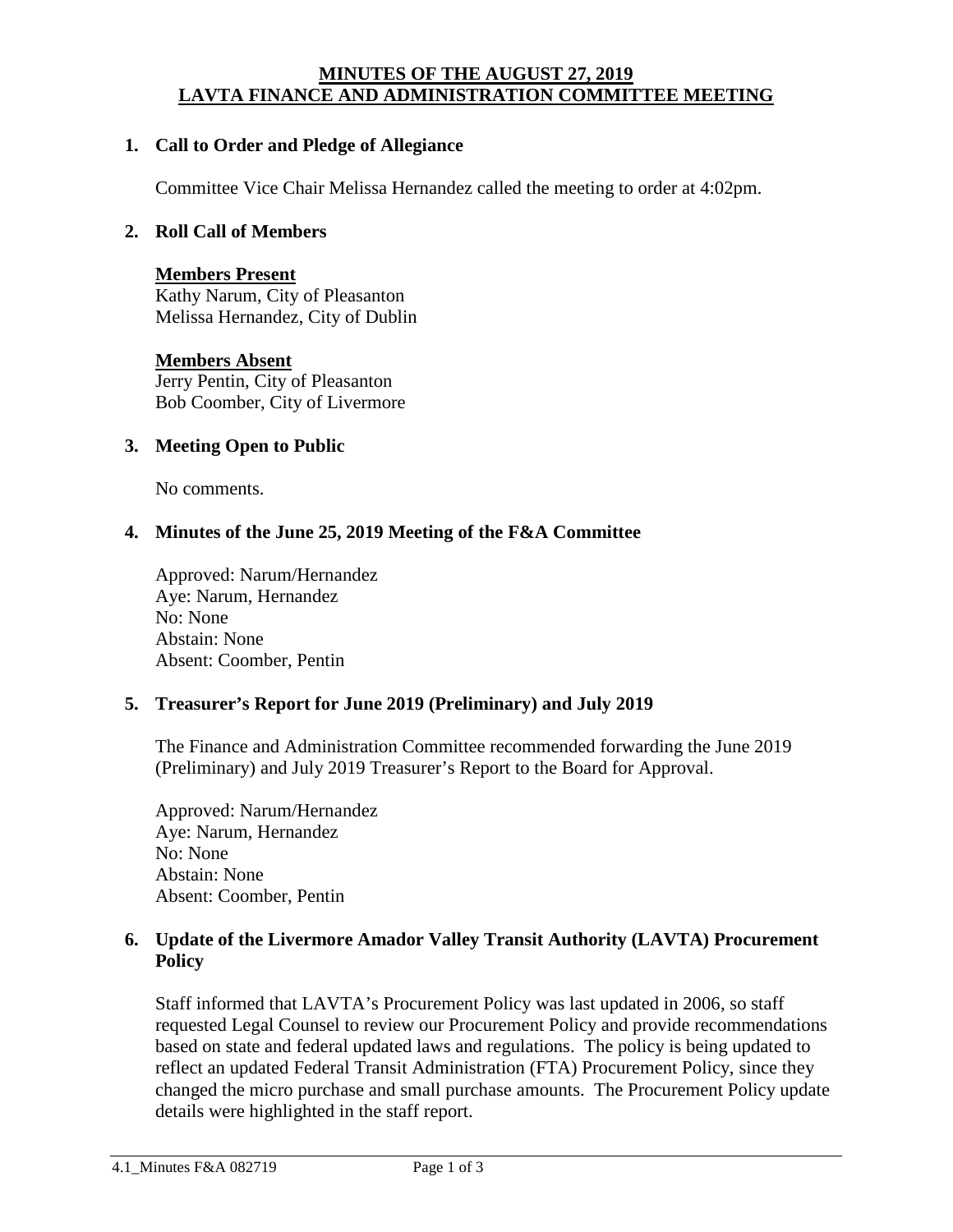The item was discussed by the Finance and Administration Committee and staff.

The Finance and Administration Committee forwarded a recommendation that the Board of Directors approve the updated Procurement Policy and Resolution 25-2019.

Approved: Narum/Hernandez Aye: Narum, Hernandez No: None Abstain: None Absent: Coomber, Pentin

# **7. Update of the CalPERS Health Contribution Resolution**

The Finance and Administration Committee forwarded a recommendation that the Board of Directors approve the updated Resolution 26-2019.

Approved: Narum/Hernandez Aye: Narum, Hernandez No: None Abstain: None Absent: Coomber, Pentin

# **8. Executive Director's Report**

Executive Director Michael Tree provided the Executive Director's Report to the Finance and Administration Committee with a brief highlight of all the items in the report through oral reports provided by staff.

Director of Planning and Marketing, Tony McCaulay, informed that on Monday August 19, LAVTA buses carried over 8,000 passenger's systemwide in a single day for the first time since October 2011 and this continued Tuesday, Wednesday, and Thursday of that week. Ridership on Pleasanton school services is up 16% over last year (averaging 1,150 passengers per day) and Dublin school services are up 45% (averaging 1,100 riders per day). LAVTA added two buses in the AM and PM for Dublin. LAVTA added two buses (one bus for Route 605 and one for Route 611) in the PM for Pleasanton, serving Amador High School. Las Positas College is now back in session and the first week ridership was up 21% over last year, averaging 735 riders per weekday. LAVTA's increase in the operating expenses to cover the additional buses is approximately \$20,000 for the school year, which can be accommodated with budget contingency.

Tony also announced that LAVTA was recognized by the American Public Transportation Association (APTA) with a Grand Award in the small transit system category for our partnership with the Las Positas College Student Mobility Fee for the student transit pass program. LAVTA will be presented the APTA award in October in New York. Tony McCaulay highlighted the Tri-Valley Hub Network Integration Study that will start in the next few weeks and Short Range & Long Range Transit Plan will start the following month.

Jennifer Yeamans, Manager of grants and special projects provided an update on the Dublin Parking Garage. She informed that the agency is working with Caltrans to receive the full \$20M in design and construction allocations at the October CTC meeting. Jennifer also